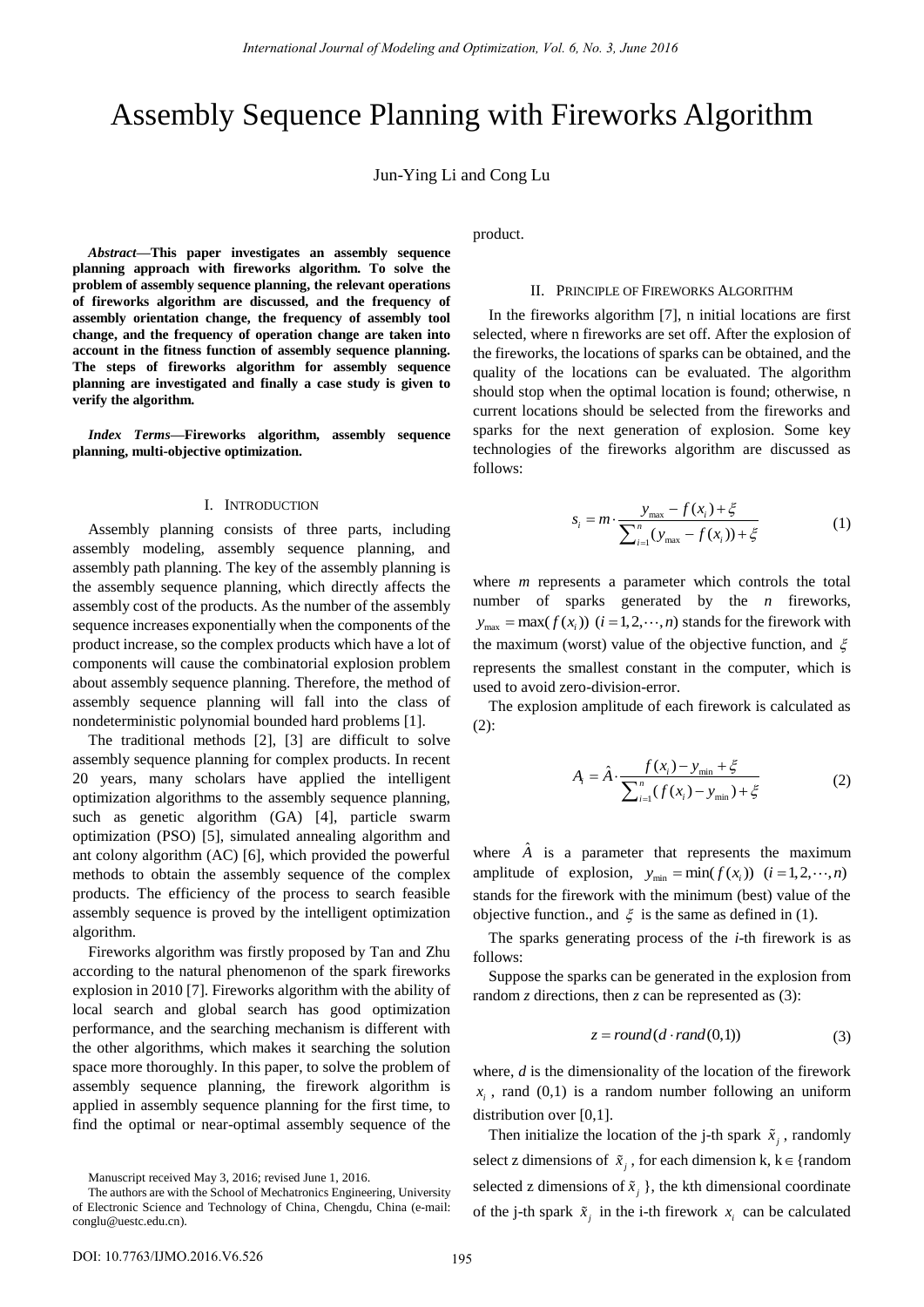as (4):

$$
\tilde{x}_j^k = \tilde{x}_j^k + A_i \cdot rand(-1,1) \tag{4}
$$

where  $rand(-1,1)$  is a uniform distribution over  $[-1, 1]$ .

In order to increase the diversity of the sparks, Gaussian explosion is used as another method of sparks generating in the fireworks algorithm. With this method, the specific sparks will be generated in each explosion generation as follows:

Suppose the sparks can be generated in the explosion from random z directions as (3), then initialize the location of the *j*-th spark  $\hat{x}_j$ , randomly select *z* dimensions of  $\hat{x}_j$ , for each dimension  $k, k \in \{\text{random selected z dimensions of } \hat{x}_j\}$ , the kth dimensional coordinate of the *j*-th spark in the *i*-th firework can be obtained as (5):

$$
\hat{x}_j^k = \hat{x}_j^k \cdot Gaussian(1,1) \tag{5}
$$

where *Gaussian*(1,1) , which is the coefficient of the explosion, is a random number following a Gaussian distribution with mean 1 and standard deviation 1.

Based on the locations of the sparks obtained with the above methods, n sparks are selected from all of the sparks and the fireworks based on the concentration principle, for the next generation of explosion.

In fireworks algorithm, elite strategy [8] is used to update the location of the new sparks with (6):

$$
X'_{i} = \eta X_{i} + (1 - \eta) bestX, \ (i = 1, 2, \cdots, n)
$$
 (6)

where *bestX* is the best location of the spark in the current generation,  $\eta$  is a random number generated in the range [0, 1].

More detailed description of the fireworks algorithm can be referred to the literature [7].

## III. APPLICATION OF FIREWORKS ALGORITHM IN ASSEMBLY SEQUENCE PLANNING

# *A. Modeling the Assembly Sequence with Fireworks Algorithm*

The solution space of assembly sequence planning is a discrete integer solution space, and the assembly sequence planning can be regarded as the fireworks explosion process, then the assembly sequence can be modeled with the fireworks algorithm as follows:

For a product including n components, an assembly sequence of the product can be modeled as the location of the firework or the spark, which is defined as (7):

$$
X_i = (x_{i,1}, x_{i,2}, \cdots, x_{i,j}, \cdots, x_{i,n})
$$
\n(7)

where  $x_{i,j}$  is the number of the part,  $x_{i,j} \in \{1, 2, \dots, n\}$ , and any two elements in vector  $X_i$  are not equal.

The fireworks algorithm in the literature [7] solves the minimum value of the fitness function, but the fitness function in this paper solves the maximum. The explosion amplitude of each firework and the number of the sparks are improved as (8) and (9).

$$
A_{i} = \hat{A} \cdot \frac{y_{\text{max}} - f(x_{i}) + \xi}{\sum_{i=1}^{n} (y_{\text{max}} - f(x_{i})) + \xi}
$$
(8)

$$
s_i = m \cdot \frac{f(x_i) - y_{\min} + \xi}{\sum_{i=1}^n (f(x_i) - y_{\min}) + \xi}
$$
(9)

The parameters in the (8) and (9) are the same as (2) and (1).

In the fireworks algorithm,  $<sup>n</sup>$  fireworks or sparks should</sup> be selected for the each firework explosion generation. The operational approach is referred to the literature [7].

# *B. Building the Fitness Function of Assembly Sequence Planning*

Assembly sequence planning is the typical multi-objective optimization problem. In this paper, in order to reduce the assembly instability and the assembly costs, the number of assembly orientation changes, the number of the assembly operation changes and the number of assembly tool changes are taken into consideration [8]. If the assembly sequence is feasible, the fitness function of the assembly sequence is given as (10): *International Journal of Modeling and Optimization, Vol. 6, No. 3, June 2018*<br>
The freeworks algorithm in the financial contribution with the same sixtension<br>  $A_1 \cdot \text{rand}(-1,1)$  the fine method of same sixtension can be t

$$
F = 2S - w_{t}n_{t} - w_{or}n_{or} - w_{op}n_{op}
$$
 (10)

where, *S* stands for the total number of components in a product or an assembly,  $n_{or}$  is the number of assembly orientation changes,  $n_{op}$  is the number of the assembly operation changes, *n*, is the number of assembly tool changes;  $w_t, w_{\sigma t}, w_{\sigma \sigma} \in [0,1]$  are the weights of the above three objectives, respectively, and  $w_t + w_{or} + w_{op} = 1$ .

However, if the assembly sequence is infeasible, the fitness function of the assembly sequence is given as (11):

$$
F = (2S - wt nt - wor nor - wop nop)/(2m)
$$
 (10)

where *m* stands for the interference times during one assembly sequence.

Based on the above definition, the fitness function value of the fireworks can be concluded with (10) or (11).

The fitness function ensures that the higher fitness values, the better assembly sequence, the more probability to be selected. On the contrary, the lower fitness values, the worse assembly sequence, the less probability to be selected.

# *C. Framework of Assembly Sequence Planning with Fireworks Algorithm*

The framework of assembly sequence planning with fireworks algorithm is proposed as follows:

Step 1 Set the number of components in assembly sequence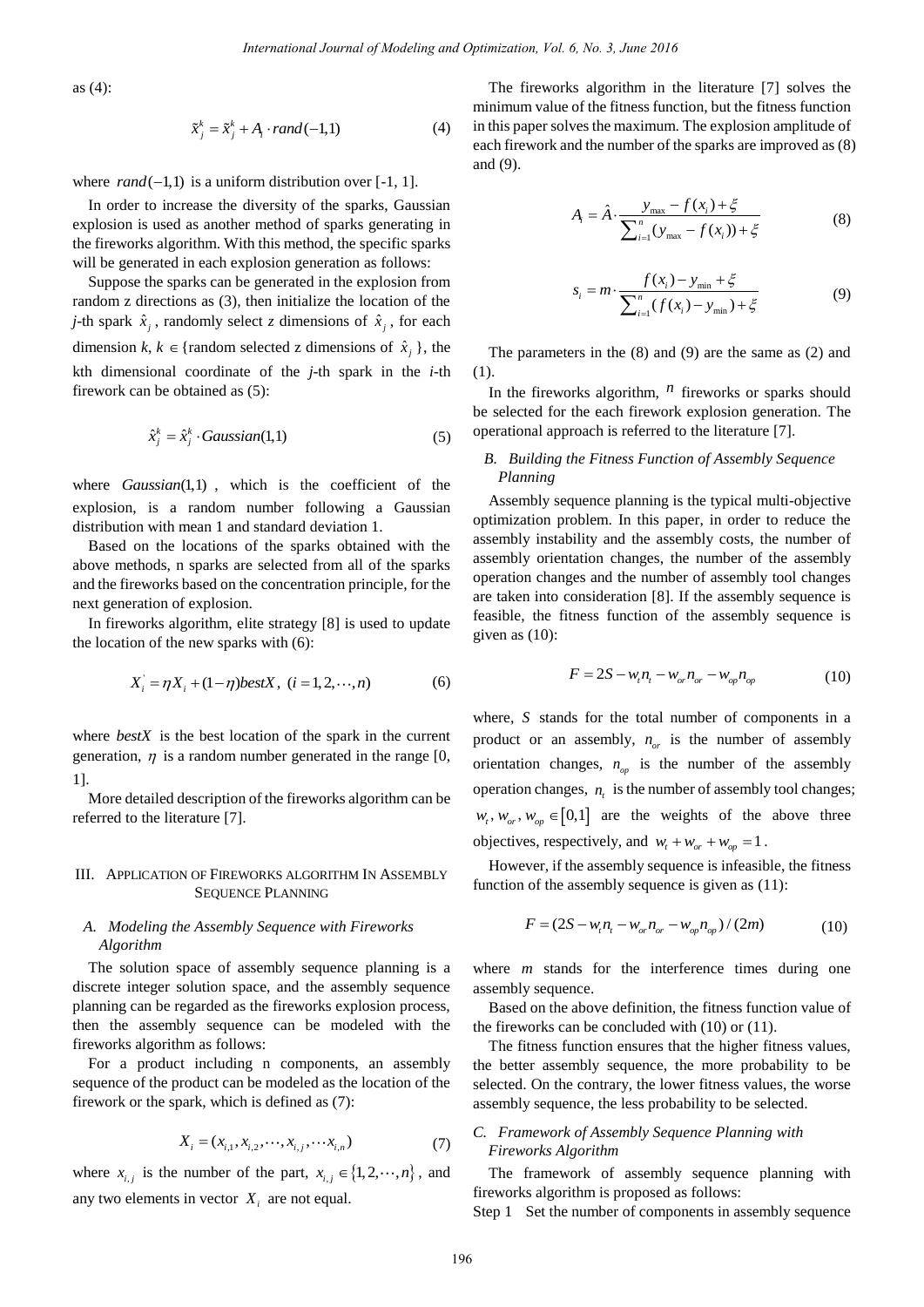as  $n$ ; set the weights of the fitness function; build the interference matrix; set the number of initial fireworks as  $n_{pop}$ ; set the parameter m controlling the total number of sparks generated by the fireworks; set the maximal amplitude of explosion  $\hat{A}$ ; set the constant parameters *a* and *b*; set the iteration number T=1 and the maximal iteration number  $T_{\text{max}}$ ;

- Step 2 Randomly generate the initial locations of the fireworks, which are represented as the assembly sequence with  $(7)$ ;
- Step 3 For each firework, calculate the explosion amplitude  $A_i$  and the number of sparks  $S_i$ , then update the locations of the ordinary sparks with (4);
- Step 4 Calculate the fitness function value of each firework and spark, conclude the best location of the current firework and sparks (optimal assembly sequence), update the location of the new sparks with elite strategy with (6);
- Step 5 If  $T < T_{\text{max}}$ , go to step 6; else, go to step 8;
- Step  $6 \hat{m}$  sparks which are the specific sparks, are generated in each explosion generation by updating the location of the specific sparks with (5);
- Step 7 Select *n* optimal sparks from all current fireworks and sparks as the new fireworks for the next generation of explosion,  $T=T+1$ , go to step 3;
- Step 8 Output the best assembly sequence and its fitness function value.

## IV. CASE STUDY

In this section, an assembly product [8] shown in Fig. 1 is used to verify the fireworks algorithm for solving assembly sequence planning problem, and the algorithm is programmed with Matlab2014a.



Fig. 1. An assembly consisting of 22 parts.

In this case, given the number of the component  $S = 22$ , the weights of the number of assembly tool changes, the number of assembly orientation changes, the number of the assembly operation changes are given as  $w_t = 0.3$ ,  $w_{\text{or}} = 0.4$ ,  $w_{op} = 0.3$ , respectively, set the maximal amplitude of explosion  $\hat{A} = 100$ , the maximal iteration number  $T_{max} = 100$ , the constant parameters  $a = 0.1$  and  $b = 0.9$ .

In order to find the influence of the initial fireworks size,

the different number of initial fireworks n are set, all programs run 20 times to get the value of optimal or near optimal sequences. The results show that the number of the optimal or near optimal sequences obtained increases when the number of the initial fireworks increases. The result when the number of initial fireworks n is set as 100 is shown in TABLE I, where  $n_e$  is the program running times,  $n_s$  is the number of the optimal or near optimal sequences obtained when the program runs  $n_e$  times.

|  |  |  | TABLE I: THE NUMBER OF OPTIMAL OR NEAR OPTIMAL SEQUENCE |
|--|--|--|---------------------------------------------------------|
|--|--|--|---------------------------------------------------------|

| ◡ |  |
|---|--|

In order to investigate the influence of the number of the sparks, the different number of sparks m are set, all programs run 20 times to get the value of optimal or near optimal sequences. The results show that with different setting of the number of the sparks, the higher number of the sparks, the more number of the optimal or near optimal sequences can be obtained. The result when the number of sparks m is set as 200 is shown in TABLE II, where the number of initial fireworks is set as 10, the parameters  $n_e$  and  $n_s$  are the same as that in the previous test.

TABLE II: THE NUMBER OF OPTIMAL OR NEAR OPTIMAL SEQUENCE



To investigate the influence of specific sparks, the number of the specific sparks is set as 10, 20, 30, 40, 50, respectively. The number of initial fireworks is set as 10, and the number of sparks is set as 50. For different number of specific sparks, the program runs 20 times to get the mean value of the fitness function. Fig.2 shows the evolution performance of the fireworks algorithm with different number of specific sparks. It can be seen that the larger number of the specific sparks, the better mean value of the fitness function.

In order to prove the effectiveness of the fireworks algorithm, the results in [9] are used for the comparison between the fireworks algorithm and the discrete particle swarm optimization algorithm.

Fig. 3 shows the curve of the fitness function value of assembly sequence planning based on fireworks algorithm when the program runs 20 times. Fig. 4 [9] shows the curve of